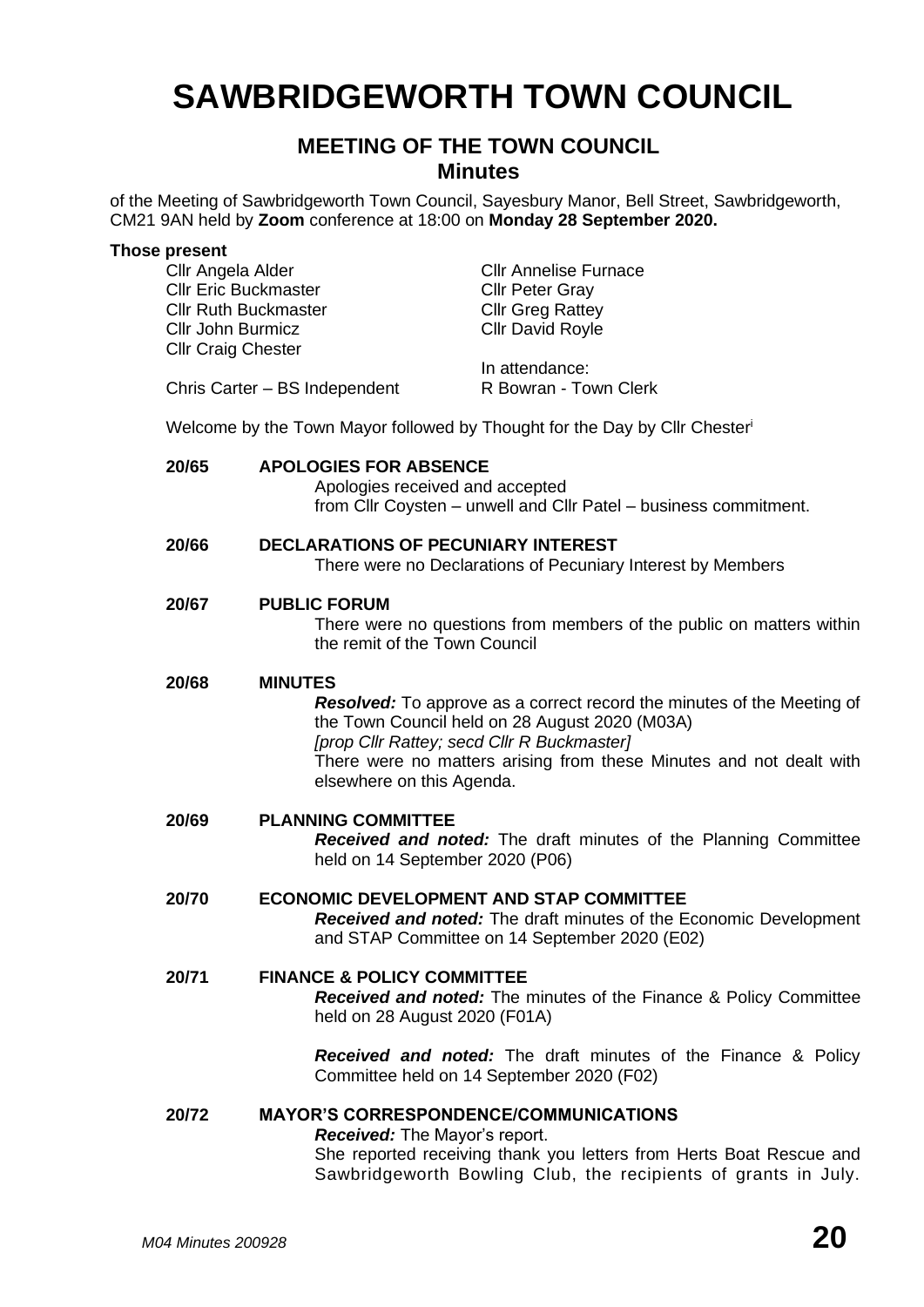# **20/73 REPRESENTATIVES REPORTS**

*Received and noted:* To receive representatives reports from:

- o County Councillor E Buckmaster, in addition:
	- o Grasscrete by Reedings school not completed, progress will be investigated by highways officer.
	- o Consultees not in favour of parking restrictions in Bullfields, so they will only be by the funeral director
	- o Consultation soon on parking in School Lane
	- o Bell Street "No Entry" markings have been refreshed
	- o Southeast quadrant engagement for 20mph zone had a 30% response with 98% in favour – next stage will be the statutory consultation.
	- o Some safety concerns over Sheering Mill Lane proposals officers are visiting this week.
	- o Statutory consultation for Burnside will happen in the next few weeks.
		- Cllr R Buckmaster advised Members of the "Daily Miles" campaign for schools.
		- Cllr Gray asked about road salt for the winter Clerk confirmed we had adequate stocks.
- o District Councillor Alder
	- o Would report to October meeting
- o District Councillor R Buckmaster in addition:
	- o Was waiting to hear outcome of affordable housing research
	- o Made a statement about her role as a member of the Development Management Committee.
- o District Councillor Burmicz
	- o Is no longer on the EHDC Governance committee
	- o Made a statement about DMC and his intention was to make sure Sawbridgeworth's voice was heard.
- o Hertfordshire Police were not present. Clerk was asked to ensure that in future there would be police reports.
- o Other Representatives
	- Cllr Royle Footpaths; Schools; Town Twinning; in addition:
		- Said that Pishiobury Park had now waited 8 years for Local Nature Reserve status to be granted.
	- Tidy Up Sawbridgeworth litter pick had collected 30 bags of rubbish last weekend
	- Fix-it café has been postponed because of Covid.
	- FP27 work has been ordered and is scheduled for Q3.
	- Cllr R Buckmaster RHSO; SYPRC
		- No Apple Day, volunteers will be picking.

Cllr Alder advised that the annual report from the Hailey Centre had been made available to Members.

#### **20/74 OFFICERS REPORTS**

*Received and noted:* The Town Clerk's report for the month of September 2020

• Clerk noted that some Members had made representations that meetings starting at 18:00 were inhibiting the attendance of councillors. Clerk was asked to determine whether 19:00 or 19:30 would be a preferred start time.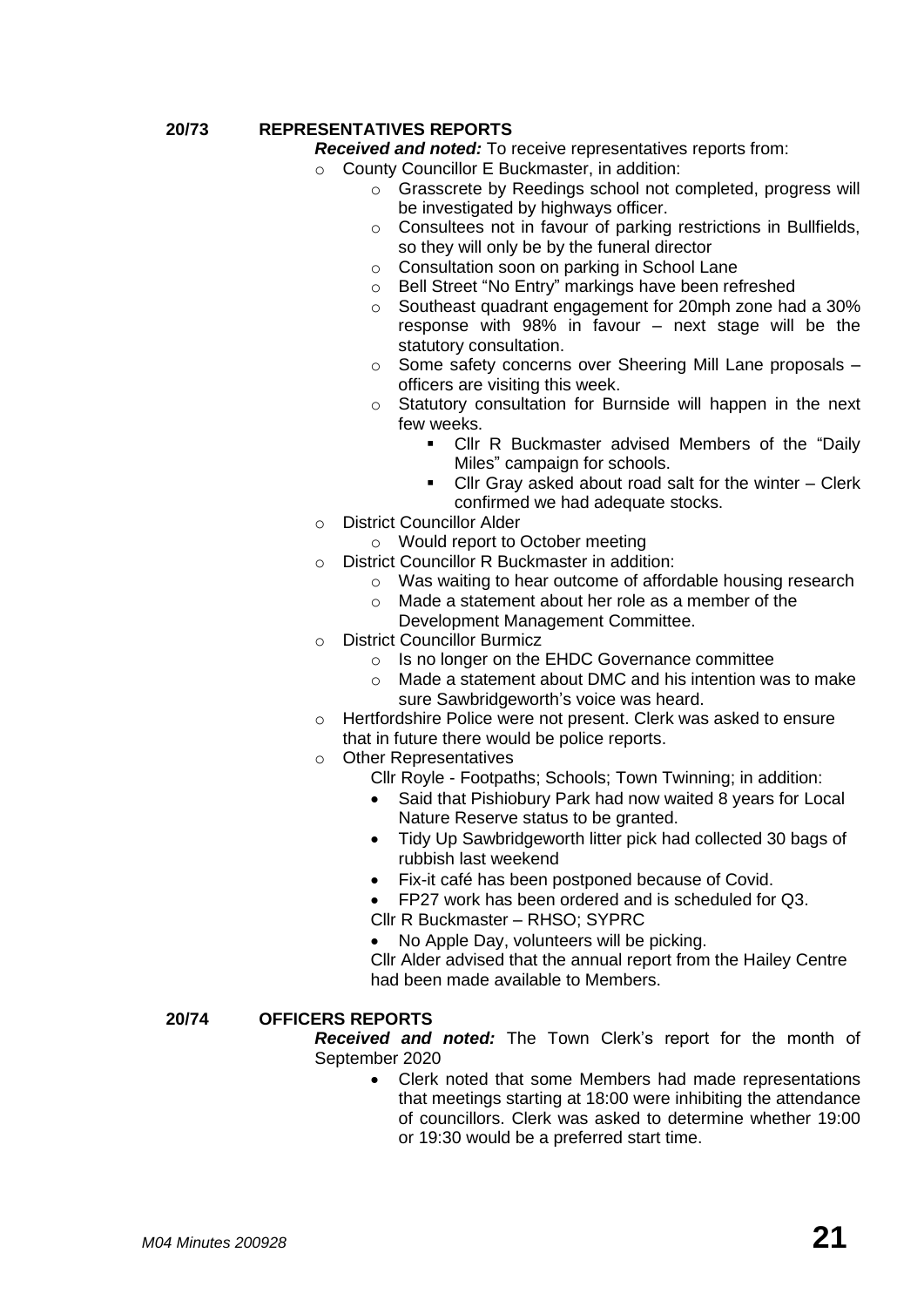# **20/75 SAWB4 – LAND NORTH OF SAWBRIDGEWORTH**

A report on the outcome of the EHDC Development Management Committee on the outcome of the determination of the planning application by Countryside Properties for the development of 184 new homes. Permission was granted.

The participation at DMC of Mayor Cllr Furnace and District Councillor R Buckmaster were commended. The contributions of EHDC Planning Officer Jill Shingler and Countryside representative Isaac Kibirige were less than impressive.

Many comments were made on the unsatisfactory nature of the outcome and in particular the fact that the town council's representations had been ignored and that the approval relied upon policy compliance rather than to encompass concerns about sustainability. The view was expressed that the decision had made a mockery of the Masterplanning process during which the need for sustainability, housing standards and communication links, among other things, was expressed.

Confirmation was sought as to the detail of the s106 contributions that would be made available as a result of this housing development. This has been delegated to planning officers.

# **20/76 COMING OUT OF COVID**

To receive an update on the ARUP proposals for the reconfiguration of Bell Street to include the installation of temporary planters.

Cllr E Buckmaster advised that he had allocated funding from his locality budget which would enable ARUP to develop a proposal for Bell Street.

#### **20/77 DEVOLUTION AND RECOVERY**

Initial perceptions on the Government proposals, which will be published in a White Paper in September, to force through a reorganisation of local government.

Clerk reported that the White Paper had not yet been published. Also, that the town and parish clerks of Hertfordshire had received a presentation by Herts CC on their approach to the potential reorganisation.

#### **20/78 SUSTAINABILITY SPD**

To receive a report of the Zoom meeting held on 21 September concerning the Supplementary Planning Document relating to Sustainability.

Cllr Royle reported that the meeting was a follow up to the Climate Change Forum and that it didn't add any more targets as they are overridden by the District Plan. We now await the District Plan Review.

## **20/79 TOILET TOWN TWINNING (A PROPOSAL)**

To consider whether a toilet twinned town idea might be a useful community exercise the town council could take the lead on and encourage up to 20 toilets to be twinned, bringing together schools, businesses and community groups

*Resolved:* To twin the Bell Street public conveniences at a cost of £60. *[prop Cllr Royle; secd Cllr R Buckmaster]*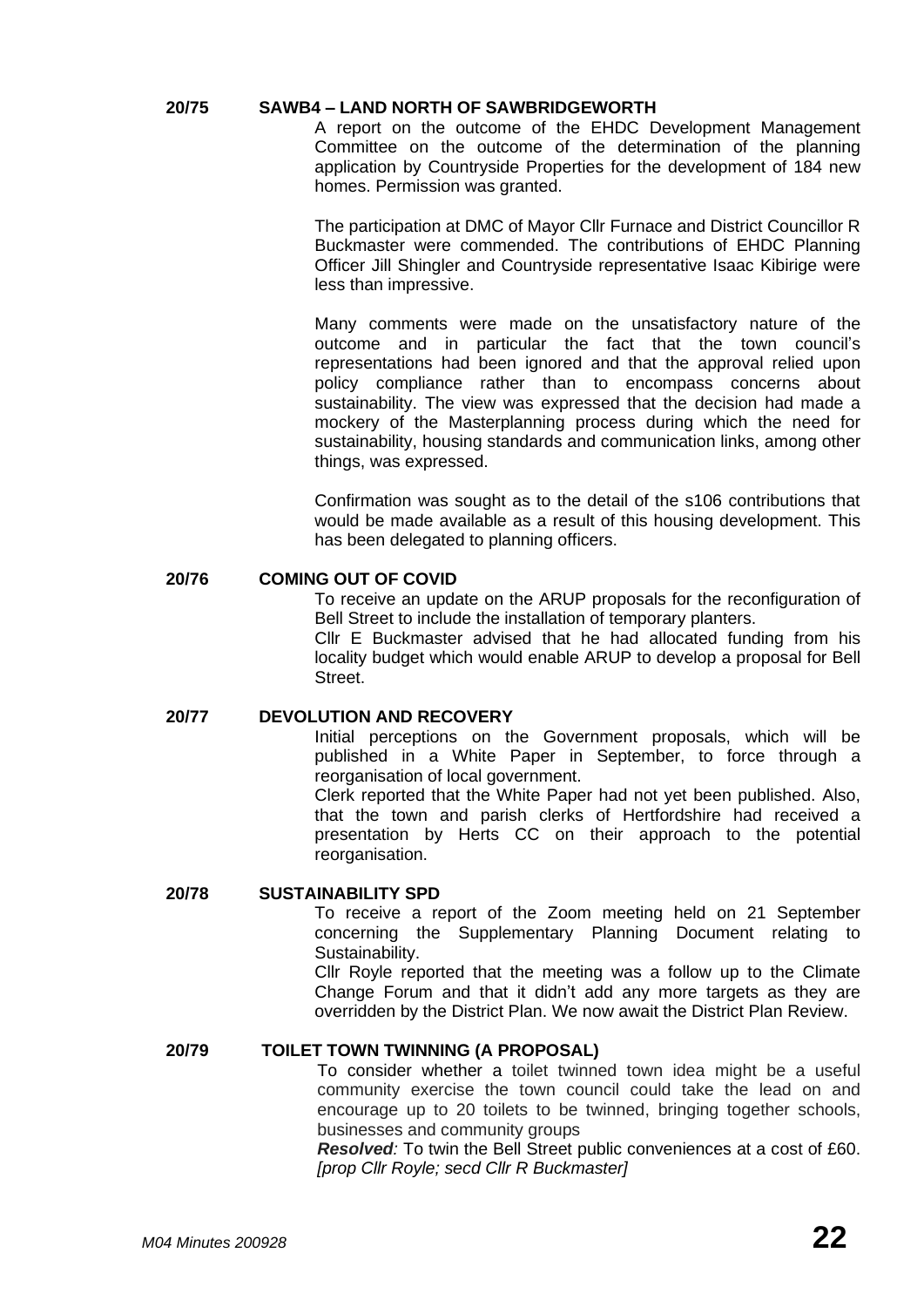# **`20/80 PAPERS AND REPORTS (A PROTOCOL)**

To determine a protocol for the production and distribution of papers and reports for meetings of the Council, its Committees, subcommittees and Working Parties.

*Resolved:* That the Protocol presented by the Clerk should be adopted and added to the council's constitution.

*[prop Cllr Chester; secd Cllr Gray]*

#### **20/81 TOWN BRANDING**

To note and approve the recommendations of the ED&STAP Committee for establishing a brand image for the town.

It was *agreed* that an extra ED&STAP Committee meeting should be held to discuss the way forward and for all members to see the proposed logo designs

Also *agreed* that the Graphics Department at Leventhorpe be asked to suggest some designs.

*Resolved:* To defer any discussion to the October meeting *[prop Cllr Alder; secd Cllr R Buckmaster]*

# **20/82 MEMBERS ATTENDANCE RECORDS**

*Received and noted:* Members' attendance records for the civic year up to and including the meetings held on 14 September 2020.

Amendments were asked for to show percentage attendance to date and not for the year.

Amendment was asked for to reflect that absences may have been due to It issues caused by the Covid pandemic.

It was agreed that since these records are published on the town council web-site there was no need to add them to be put on the agenda for each council meeting, but only at the Annual Town Meeting.

#### **20/83 DEPOSIT & CONSULTATION DOCUMENTS**

There were no Documents for Noting and Consultation

# **20/84 FINANCIAL REPORT**

*Received and noted:* The current Financial Report

#### **20/85 ACCOUNTS FOR PAYMENT**

Having been questioned as to why we were paying accounts by BACS, Clerk explained current legislation which helps in the present Covid situation and emphasised authorised signatories would still be signing the payment schedule.

*Received and approved:* Accounts for payment

## **20/86 ITEMS FOR FUTURE AGENDAS**

Asking for an item on support for the Hailey Centre, Cllr Gray agreed that a better approach would be to have a meeting with the chair of the trustees.

There were no items for future agendas

Meeting ended at 19:25